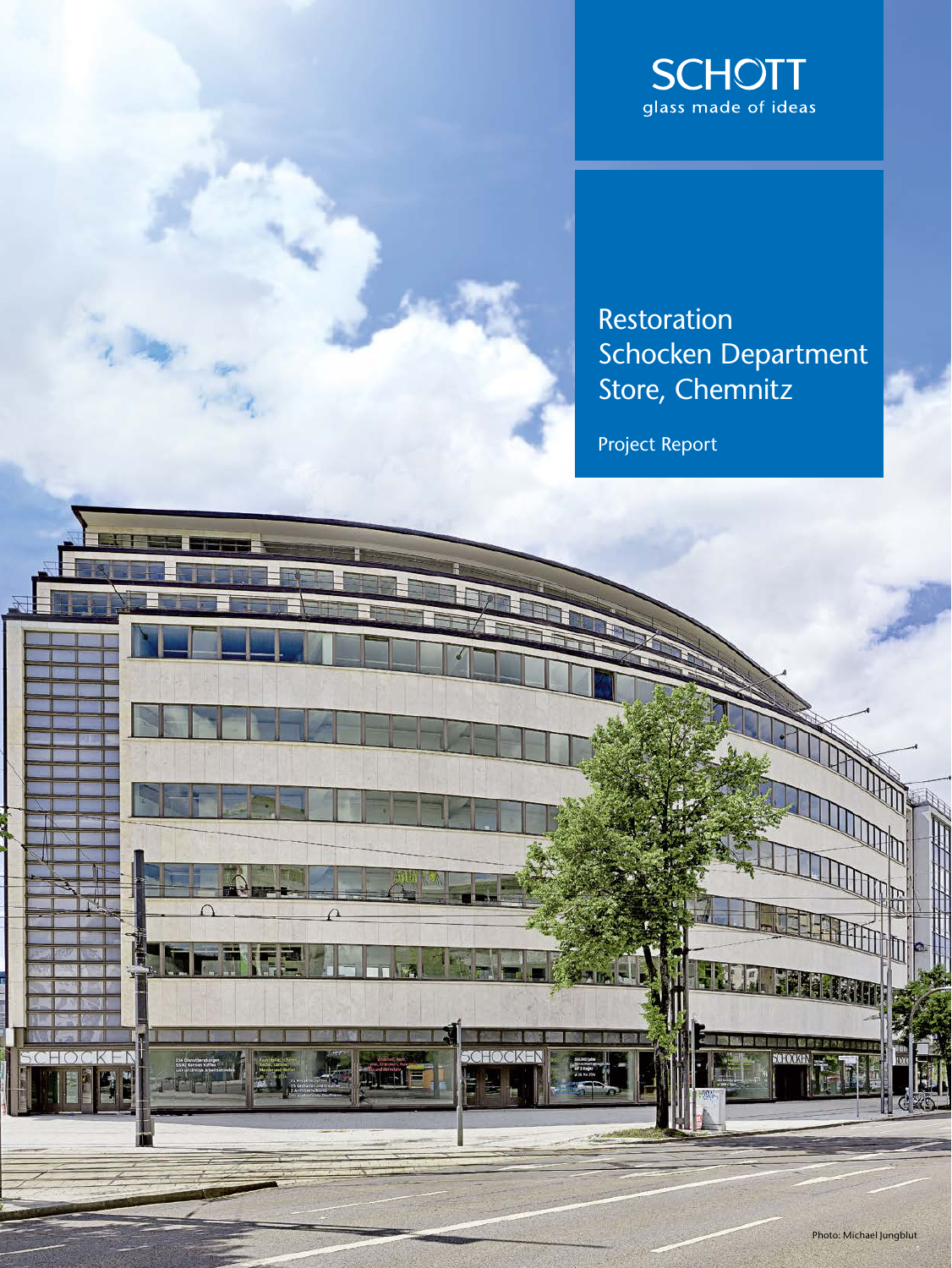# Faithful in every detail

The façade of the former Schocken department store in Chemnitz, Germany, was equipped for its conversion to a museum with SCHOTT TIKANA® Restoration glass. The façade glass fulfills the requirements of conservation of monuments and historic buildings, and allows at the same time modern construction solutions.

# **The background**

It is a piece of German company history: In only 30 years, the Schocken company developed into the fourth largest department store chain in Germany with numerous subsidiaries, among them, in Cottbus, Stuttgart, Nuremberg, and Chemnitz.

For the conversion of the Chemnitz department store, originally completed in 1930, which was used as such until 2001, the Schocken Brother owners used the architect Erich Mendelsohn again. He was one of the most important architects of the 20<sup>th</sup>. Century, and had already planned the Schocken department store in Stuttgart. Mendelsohn planned a 9-storey building with triangular cut-outs in Chemnitz. Characteristics are the dynamic curvature of the main façade, as well as the restored upper three floors with flying roof and rail-like balustrade. The main building above the ground

floor comes forward as a bay window, which is divided by horizontal bands of windows.

Undoubtedly, Mendelssohn founded a new type of department store. Today, the former Chemnitz Schocken department store is one of the most important buildings of the classical modern age in Saxony, and, since 1980, belongs to the historical monuments of the town. The name Schocken is in use to this day by the population of those towns in which there had been a Schocken department store.

### **The challenge**

Today the former Schocken department store is a hub of the state museum for archaeology in Chemnitz – briefly "smac". Before "smac" could be housed in the building, it had to be rebuilt, at first extensively – but also in an appropriate manner for monuments. The challenge was to carry out the changes

in such a way that the former appearance of the building was retained in light of Mendelsohn's purposes. On the street-frontage, this concerned the historically correct renewal of the bands of windows in the upper floors, and the window fronts of the lateral stairways. At the same time, solar protection and heat insulation had to be integrated.

The appearance of the historical façade had been disfigured over the 70 years in which the building had been used as a department store, by numerous rebuilding and multiple renovations, including the bands of windows.



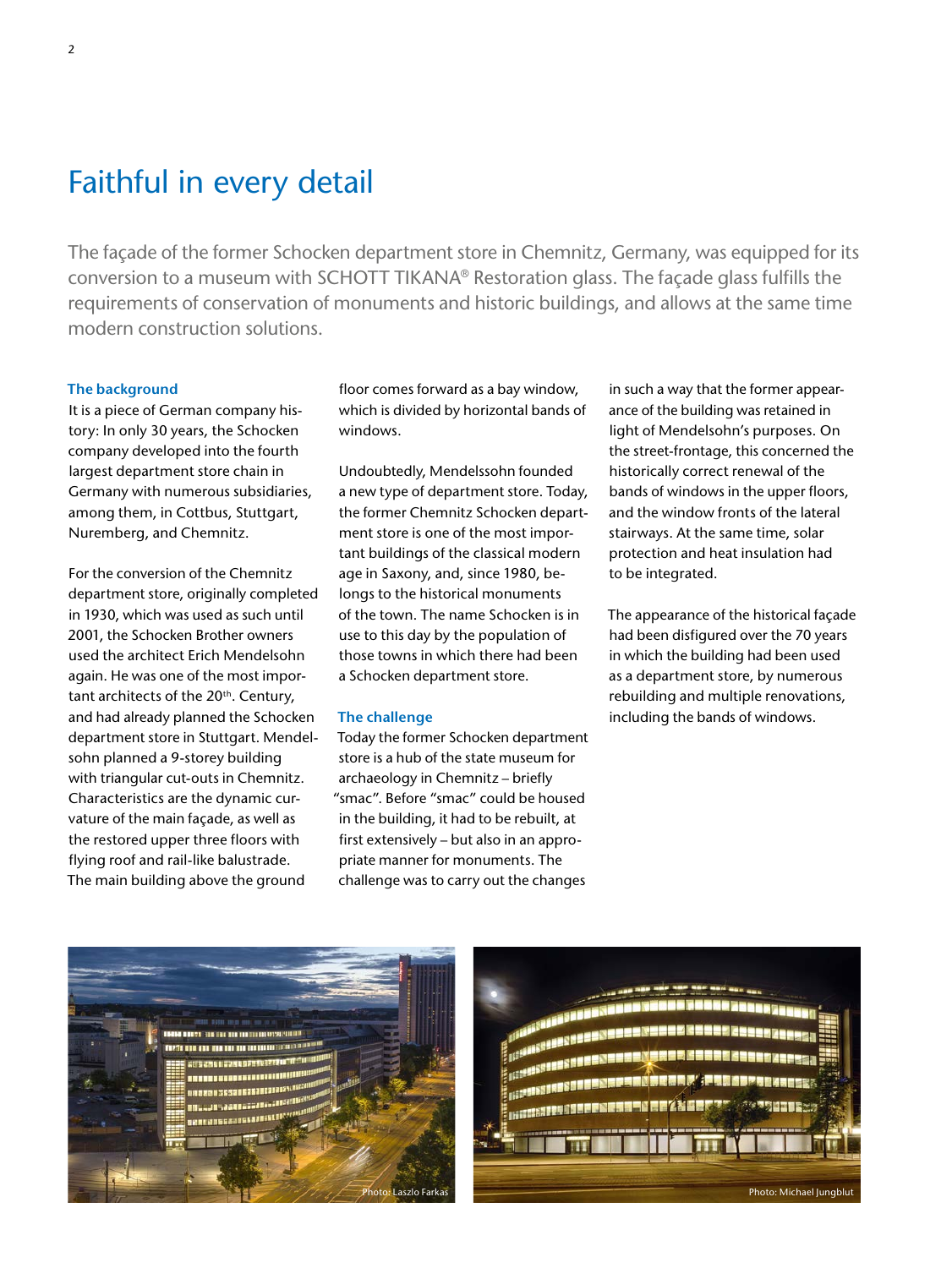## **The solution**

For the authentic glazing for the historical bands of windows of the former Schocken department store, the architects and engineers decided to use TIKANA® restoration glass from SCHOTT. The colourless, machine-drawn glass conforms to historical window glasses. Thus, the glass has, for example, a similarly slightly irregular surface like the windows during Mendelsohn's time. This is not by chance; SCHOTT developed restoration glass especially for the glazing of buildings from the classical modern age and the Bauhaus construction style. TIKANA® shows the typical drawn streakiness of window glasses from this design era.

Other advantages of the special glass: 91 percent of the light passes through, and has 100% colour-rendering. Hence, it is well suited for the glazing of museum windows. Not only this: TIKANA® can be processed in various

ways; contemporary construction functions, like integrated solar protection, are easily realizable.

In Chemnitz, an innovative insulating glass was integrated into the bands of windows. This consists, for example, of a 6 mm-thick outside pane with solar protection coating, a 16 mm-wide spacer, as well as an 8 mm-thick interior float glass pane. In the areas where the insulating glass should protect against burglary, laminated security glass was used instead of float glass. Spaces are filled in both cases with argon.

The historical existing single glazing in the lateral stairways gave way to a TIKANA® – insulating glass, with matte sandblasting and 8 mm-thick spacers. For heat insulation, the space of the panes was filled with krypton.

The company glasfaktor Ingenieure GmbH from Dresden performed the structural analysis of the glass assemblies on the basis of the European Technical Approval ETA-12/0159 for SCHOTT Fourcault glasses.

TIKANA® is drawn using the Fourcault method, a procedure which the Belgian Emile Fourcault patented in 1902. In the construction era from 1920 to 1960, machine-drawn glass was THE material for window and façades glazing. Today, its characteristics are technically production-controlled. Thereby, restoration glass is fine-tuned by SCHOTT to match precisely the desired original glass of Mendelsohn's time.

### **THE MATERIAL**

- TIKANA® | 4 mm and 6 mm thicknesses in insulating glass
- with a sun protection coating
- with matte sandblasting
- various insulating glass constructions